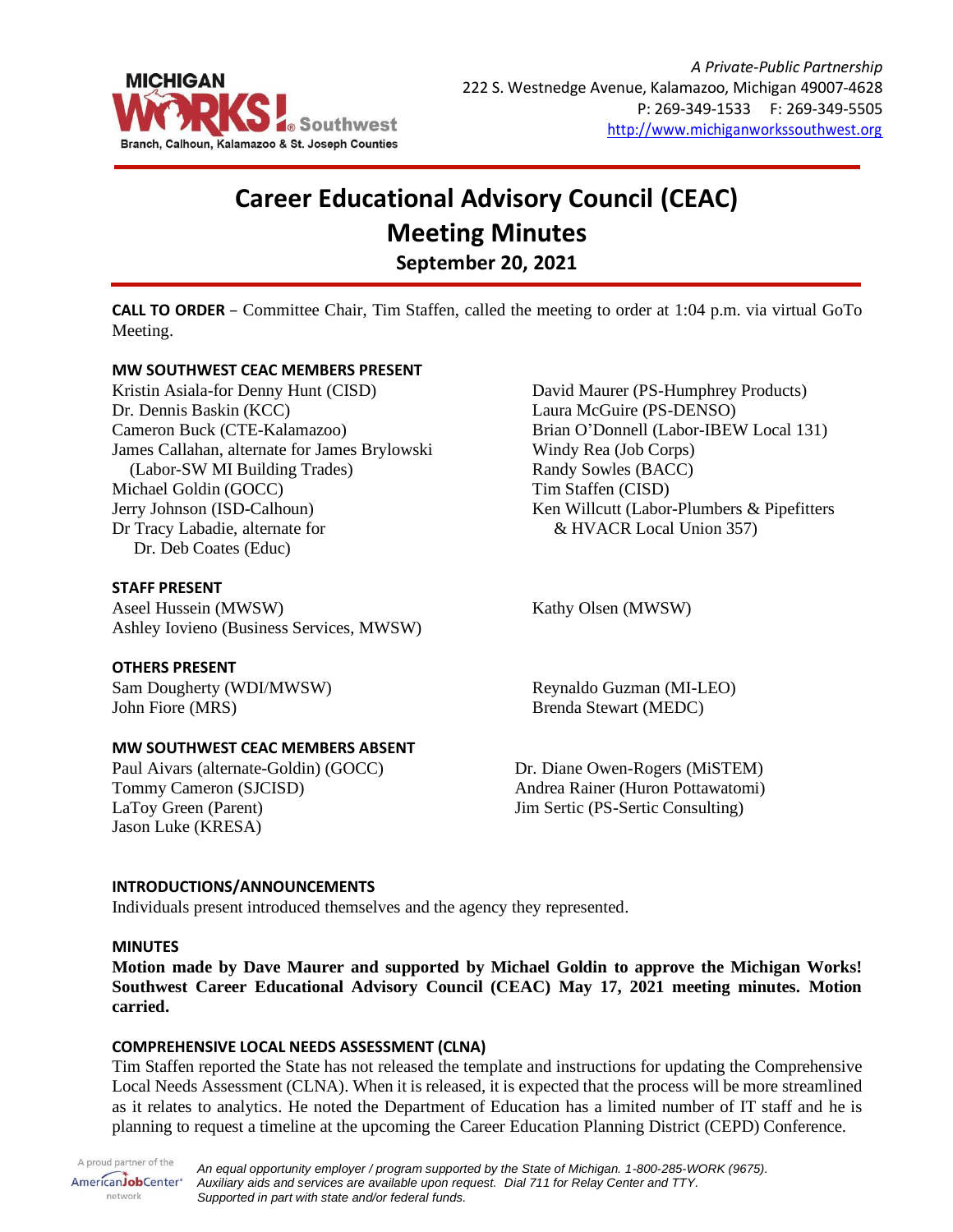# **EDUCATION UPDATES**

## **Secondary Education**

*Kalamazoo Regional Educational Service Agency (KRESA)* – Cameron Buck reported KRESA is releasing their CTE program list today for the new CTE center that is planned. Detailed labor market information was reviewed by CTE advisory committees and the list of CTE programs was approved by the CTE Board.

*Calhoun Area Career Center (CACC)* – Kristen Asiala reported the CACC is working with MW Southwest, DENSO, and post-secondary education regarding an apprenticeship pipeline for Manufacturing Careers.

*Branch Area Career Center (BACC)* – Randy Sowles reported building renovations at the BACC are expected to be completed by the end of October. [Note: Th expected end date was changed to spring 2022.]

## **Post-Secondary Education**

*Glen Oaks Community College (GOCC)* – Michael Goldin reported in collaboration with St. Joseph County CTE, a Teacher Academy was added, and dual credit is being offered. He also provided a brief update on the Capital Outlay Project at GOCC.

## **Adult Education**

Jerry Johnson reported Adult Education is still waiting for NexSyx to be activated. He further reported that there has been a slight increase in appropriations and adult education programs for this year are up and running.

## **MI Job Corps**

Windy Rea reported that Job Corps is assisting with secondary and post-secondary education and is holding virtual classes as well as offering a self-paced online curriculum.

## **MW SOUTHWEST BUSINESS SERVICES UPDATE**

Ashley Iovieno provided an update to the CEAC members regarding the State Apprenticeship Expansion (SAE) Grant that will be focused on manufacturing, healthcare and IT. The SAE grant is for pre-apprenticeship training that leads to an apprenticeship and the goal is to train up to 176 youth, ages 16-24 years of age. In addition to partnering with the CTE programs in the MW! Southwest area, the grant plans include partnering with Urban Institute for a menu of trainings that pertain to standards and occupations that will be made available to grant partners. She noted the Urban Institute works across the nation and is sharing best practices.

She also reported that MW! Southwest staff, Jessica Meskil, is working on enrolling individuals in Going Pro Apprenticeships, and noted that this is different from the Going Pro Talent Fund (GPTF).

Regarding the GPTF, the opening of the application period for GPTF grants was delayed from today until October 15, 2021 because the State still needs to pass a budget. Rey Guzman from the State of Michigan reported the State is seeing interest for the GPTF across multiple industries, with many from healthcare. The State is also receiving GPTF inquiries from many new companies.

Ms. Iovieno announced that a planning meeting is scheduled for later today for a MiCareerQuest Southwest event in 2022. For the past school year, the event was held using a virtual platform; however, for the current school year, an in-person event is currently scheduled to be held in May 2022.

Lastly, Ms. Iovieno announced that MW! Southwest was applying for a MICA 3.0 grant. The application period closes at 5:00 p.m. tomorrow, September 21, 2021. The focus for the application will be on careers in the Battle Creek Manufacturing Consortium, Healthcare, and Early Childhood.